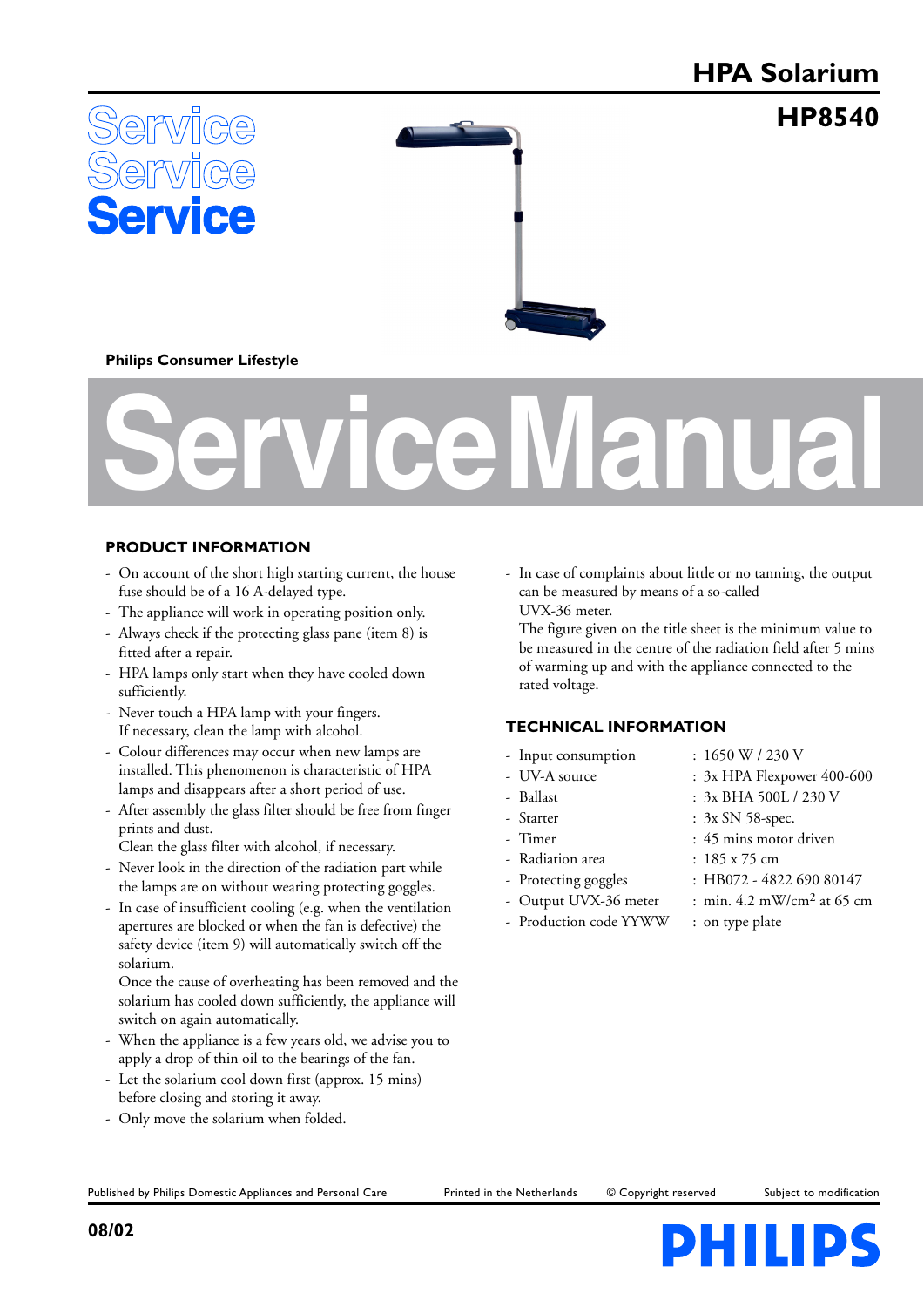#### **RADIATION PART**

#### **DISASSEMBLY**

- Remove the 10 screws with which the housing (item 7) is fastened to the cover (item 1).
	- The housing will continue to cling to the cover.
- Disconnect the connectors of the connecting cable and motor.
- Undo the other connections.

# **REPAIR INSTRUCTIONS**

- It can be established whether lamps, ballasts or starters are defective by interchanging them.
- When replacing a lamp holder (item 10) 2 tubular rivets must be drilled out.
	- The bracket is fastened with 2 M2.5 x 10 bolts.

#### **FLOOR PART**

#### **DISASSEMBLY**

- Remove 6 square and 3 round ornamental props (item 20).
- Loosen 14 visible screws by which the cover (item 18) is fastened.
- Pass the mains cord cover (item 31) and the timer cover (item 16) through the opening below, after the screws have been taken out.
- Loosen the screw under the timer cover.
- Remove the cover (item 18) in horizontal position so that the screws will not fall out. (As screws with varying length are used, it is not possible to interchange them.)

# **REPAIR INSTRUCTIONS**

- The wheel can be replaced after the decorative cap has been removed by means of a small screwdriver.
- **A burned NTC resistor or overheated wiring points to a wiring fault at the connecting block (item 21).**

#### **MISCELLANEOUS**

- No specific issues.



# **Electrical diagram**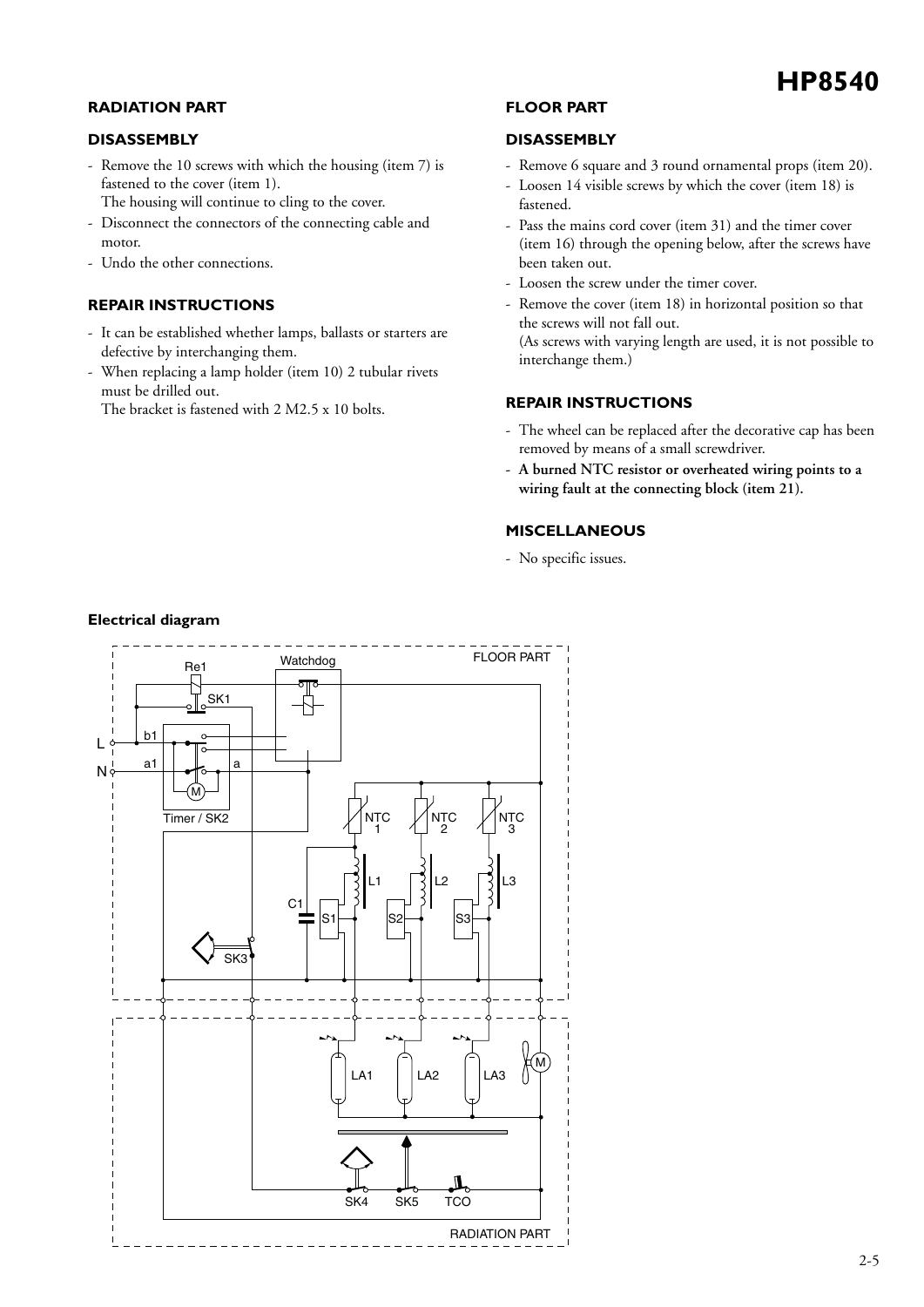**HP8540**



| Item           | Service code   | Description            |
|----------------|----------------|------------------------|
| 1              | 4222 062 96500 | Cover radiation part   |
| $\overline{2}$ | 4222 062 95620 | Reflector              |
| 3              | 4222 062 95020 | Distance indicator     |
| $\overline{4}$ | 4822 277 11375 | Ball switch            |
| 5              | 4822 271 30619 | Micro switch           |
| 6              | 4822 267 10902 | PCB connector          |
| 7              | 4222 062 96510 | Housing radiation part |

| Item | Service code   | Description              |
|------|----------------|--------------------------|
| 8    | 4822 466 62246 | Glass pane white         |
| 9    | 4822 252 20325 | Automatic cut out 100 °C |
| 10   | 4822 325 20102 | Lamp holder              |
| 11   | 4222 062 95450 | Stand complete           |
| 12   | 4822 134 30032 | HPA flexpower 400-600    |
| 13   | 4822 492 90188 | Reflector clamp          |
| 14   | 4222 062 95650 | Motor with fan           |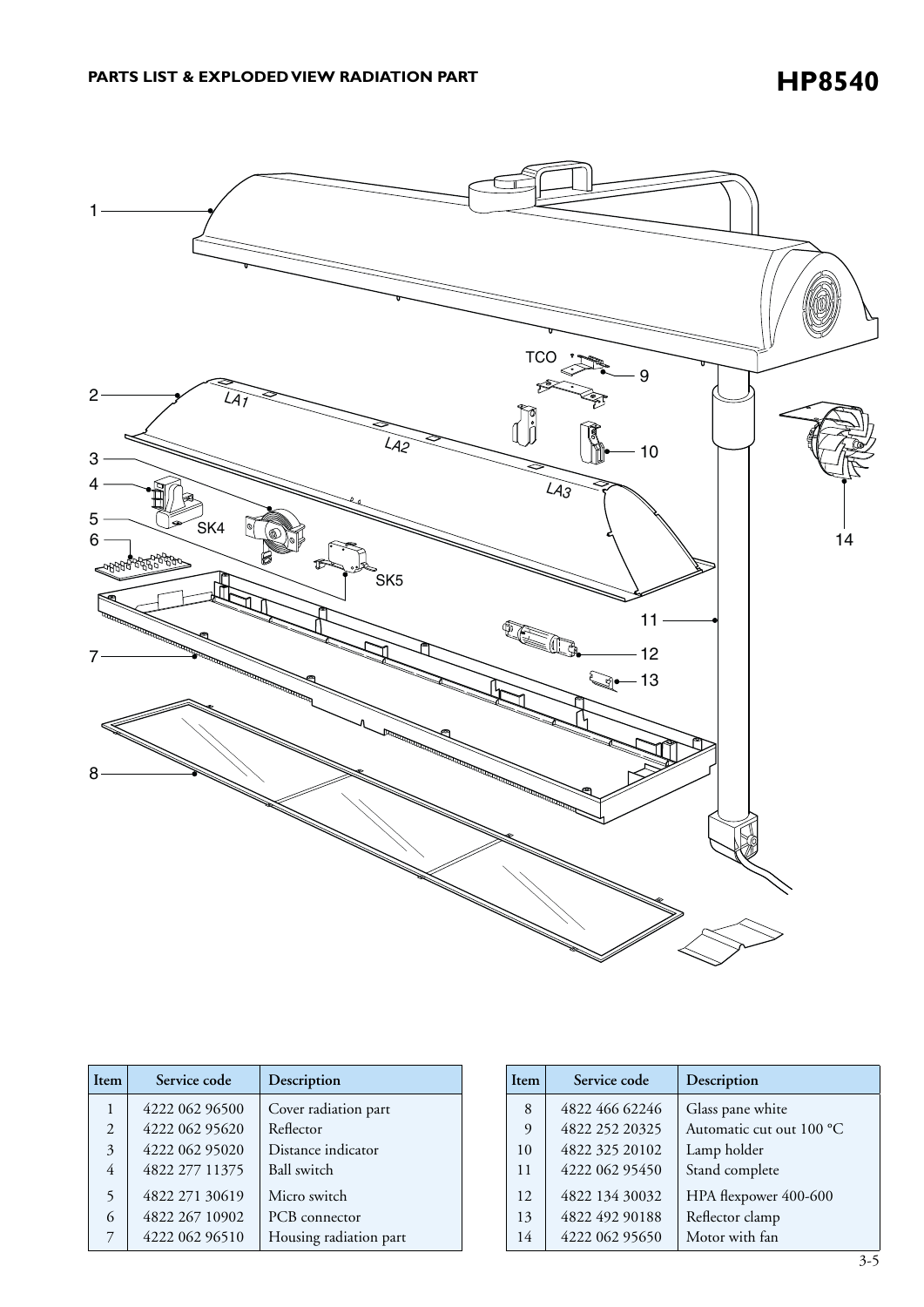

| Item | Service code   | Description                     |
|------|----------------|---------------------------------|
| 15   | 4222 062 96520 | Timer knob                      |
| 16   | 4222 062 96530 | Timer cover                     |
| 17   | 4222 062 96580 | Timer 45 min. one fault safe    |
| 18   | 4222 062 96540 | Cover floor part                |
| 19   | 4222 062 95460 | Lock knob                       |
| 20   | 4222 062 96550 | Set of props $6+3$              |
| 21   | 4222 062 94570 | Connecting block 8S             |
| 22.  | 4222 062 94580 | NTC resistor                    |
| 23   | 4222 062 96560 | Housing floor part              |
| 24   | 4822 146 10935 | Ballast 500 W/230 V             |
| 25   | 4822 124 40701 | Capacitor 25 µF/250 V (CH only) |

| Item | Service code   | Description         |
|------|----------------|---------------------|
| 26   | 4822 219 80605 | Starter SN58 spec.  |
| 27   | 4822 265 20234 | Connecting block 2S |
| 28   | 4822 528 11272 | Wheel               |
| 29   | See item 5     |                     |
| 30   | 4222 062 95810 | Mains flex EU       |
| 31   | 4222 062 96570 | Mains cord cover    |
| 32   | 4222 062 95030 | PCB with 2 x 6 tabs |
| 33   | 4822 280 60513 | Relay 230 V         |
| 34   | 4822 492 90187 | Flat spring         |
| 35   | 4822 402 10789 | Lever               |
| 36   | 4222 062 96590 | Watch dog 45 min.   |